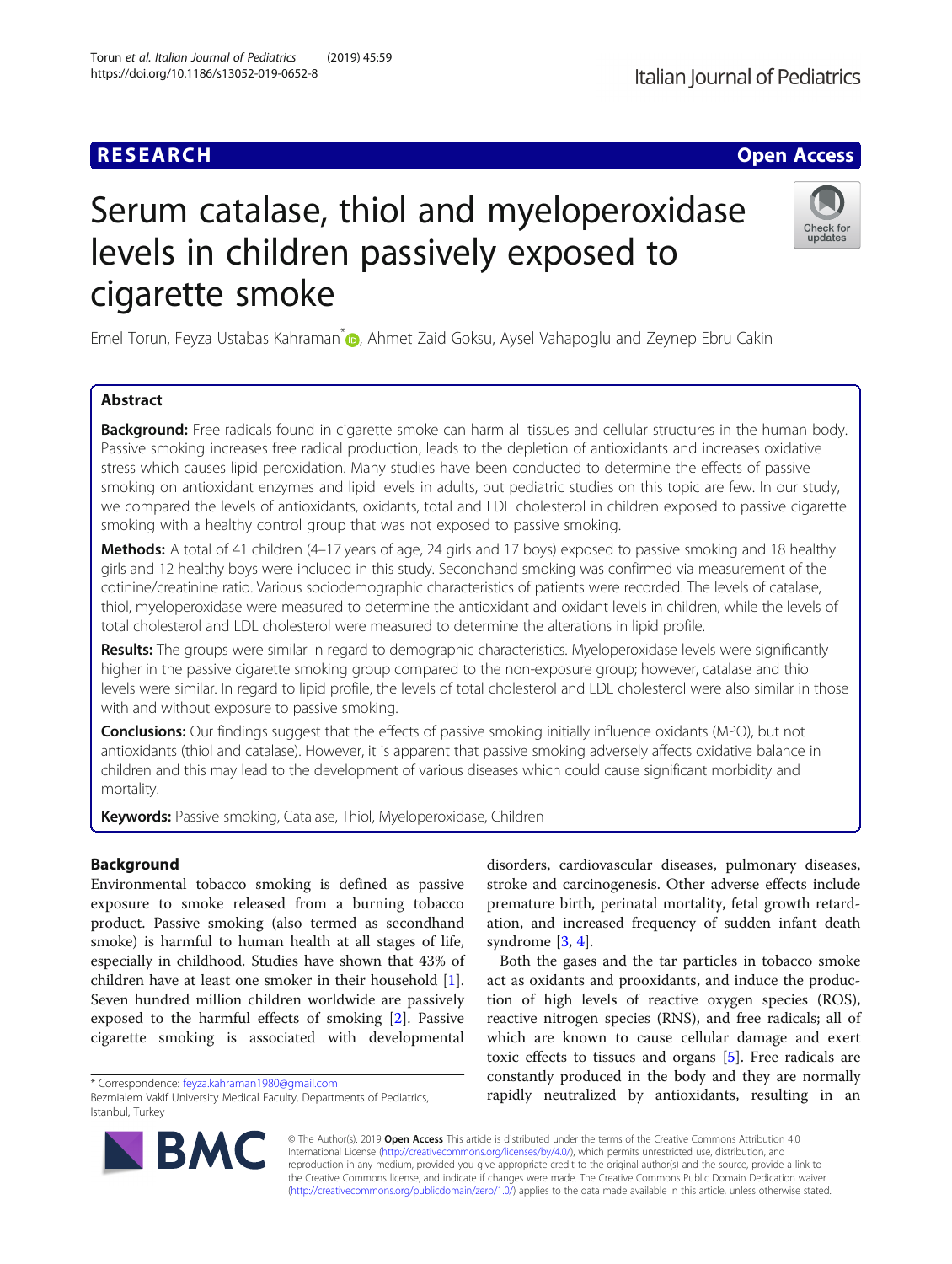equilibrium called oxidative balance. An increase in free radicals disrupts this balance in favor of oxidant formation, leading to increased oxidative stress, which has been shown to play an important role in passive smoking-related conditions and has also been implicated in the development of cancer, autoimmune diseases, rheumatoid arthritis, and cataract formation, as well as cardiovascular and neurodegenerative diseases [[6,](#page-5-0) [7\]](#page-5-0).

The primary antioxidant enzyme, CAT (Catalase), is found especially in erythrocytes but also in hepatocytes and the kidneys. Catalase converts  $H_2O_2$  to  $H_2O$  in peroxisomes and is one of the most reactive enzymes in the human body; converting around 6 million  $H_2O_2$ molecules to  $H_2O$  per minute [\[8\]](#page-5-0). This reaction is critical, as failure to destroy  $H_2O_2$  results in the formation of OH free radicals via the Fenton reaction [\[9](#page-5-0)], leading to DNA damage and lipid peroxidation [[10](#page-5-0)]. Thiols are sulfhydryl-containing organic compounds that serve as key components of intracellular and membrane antioxidant systems. Thiols have a number of mechanisms in which they exhibit their antioxidant activity, including thiol/disulfide reactions, metal chelation and their involvement in glutathione reactions as substrates. They comprise the largest group of plasma antioxidants in vivo, and therefore, are critical to oxidative balance  $[11]$  $[11]$  $[11]$ . The enzyme myeloperoxidase (MPO) is an iron-containing hemoprotein carried by neutrophils. MPO shows its effects at sites of inflammatory tissue damage and is a critical component of the inflammatory response through its role in a process called 'oxidative burst' which produces ROS to destroy pathogens [[12](#page-5-0)].

Various studies have shown that cigarette smoking is associated with lipid peroxidation [\[13\]](#page-5-0), increased oxidative stress and inflammation [[14](#page-5-0), [15](#page-5-0)]. Furthermore, cigarette smoking has been shown to inhibit CAT activity [[16](#page-5-0)], reduce thiol levels [\[17\]](#page-5-0), and increase MPO activity [[18](#page-5-0)]. However, there are only a few studies in which the effects of passive smoking on the oxidative balance and lipid levels of pediatric patients were assessed. In this study, we aimed to determine the effects of passive smoking on lipids and parameters associated with oxidative stress (catalase, thiol and MPO levels) in healthy children.

# Methods

This study was conducted between January 2015 and January 2016 at the Bezmialem Vakıf University Medical Faculty Hospital Child Health and Diseases Polyclinic, Istanbul, Turkey. Ethical approval was obtained from the Local Ethics Committee of the University (decision no: 42/15, date: 25.09.2013). Written informed consent was obtained from the families of all children included in the study.

Our cross-sectional study enrolled 24 girls and 17 boys, between the ages of 4 and 17 years, who had been exposed to tobacco smoke (at least five cigarettes per day) during the last 6 weeks before inclusion into the study. Exposure to passive smoking was confirmed based on the cotinine/creatinine ratio from urine obtained in the first morning that patients were included into the study. Children with infections, chronic diseases, family history of hereditary lipidemia, drug use, tobacco or alcohol consumption, and those receiving parenteral nutrition were excluded as these conditions may affect lipid levels and oxidative balance.

The control group consisted of 12 boys and 18 girls within the same age range but not exposed to passive cigarette smoke for at least 6 weeks prior to inclusion into the study. Non-exposure was confirmed based on the cotinine/creatinine ratio from the first morning void urine sample.

The demographic characteristics, socioeconomic status, and smoking habits of the families of the participants were assessed in both groups. Serum and urine samples were collected for biochemical tests. The body mass index (BMI,  $\text{kg/m}^2$ ) of all participants was calculated.

## Measurement of cotinine and creatinine in urine samples

The first morning void urine samples of all participants were frozen at − 20 °C until measurement. The urine cotinine level was measured using an enzyme-based immunoassay (Thermo-Fisher Scientific, Waltham, MA, USA), and the urine creatinine concentration was measured according to a calorimetric method. Passive smoking exposure was assessed by calculating the urine cotinine/creatinine ratio rather than the absolute value of either compound, due to the high variability in urine volume among the participants. There is no cut off value for cotinine/creatinine ratio. We compared cotinine/creatinine mean between smoke exposed group and the control group.

## Biochemical tests

Total and low-density lipoprotein (LDL) cholesterol levels were measured using a homogeneous colorimetric enzyme technique (Cobas 800; Roche, Basel, Switzerland).

#### Measurement of CAT activity

CAT activity, as an indicator of antioxidative status, was measured based on the degradation of  $H_2O_2$  via the method developed by Aebi et al. [[26\]](#page-6-0). CAT levels were quantified spectrophotometrically on a Siemens ADVIA 1200 spectrophotometer and the results were expressed as IU/mL.

# Measurement of thiol levels

Free sulfhydryl groups (−SH) in serum were measured using a modification of the method of Hu et al. [\[19](#page-5-0)] and quantitated using an autoanalyzer (ADVIA 1200; Siemens)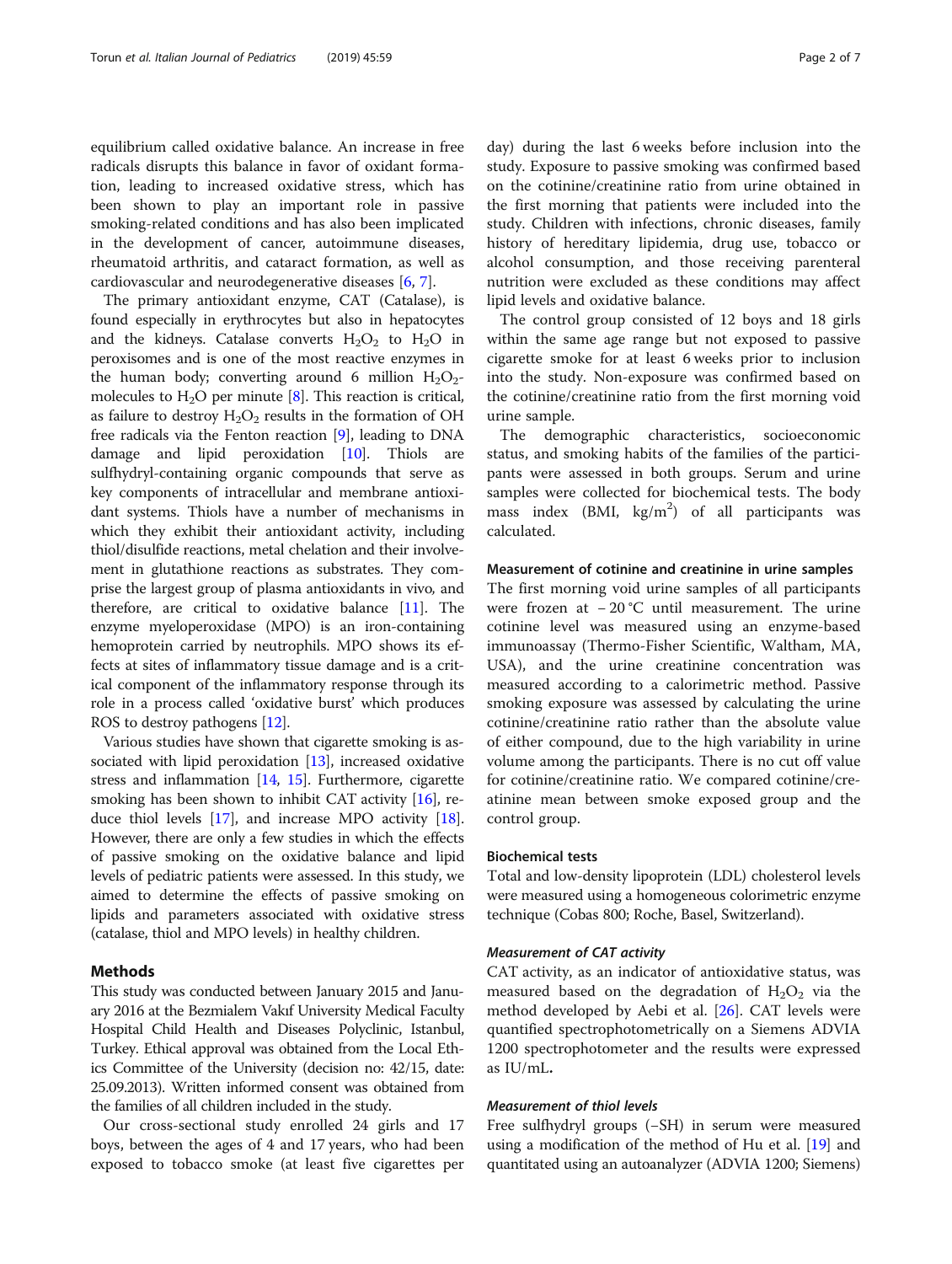according to a method reported previously [[20](#page-5-0)]. The results were expressed as μmol/L.

#### Measurement of MPO activity

An autoanalyzer (ADVIA 1200; Siemens) was used to measure MPO activity, according to the method reported by Krawisz et al. [[21\]](#page-5-0). The results were expressed as IU/mL.

# Statistical analysis

The NCSS 2007 software (NCSS Statistical Software, Kaysville, UT, USA) was used for all statistical analyses. Data obtained by descriptive statistical methods (mean, standard deviation, median, frequency, ratio, minimum, maximum) which showed a normal distribution were evaluated using the Student's t test in two-group comparisons. Data with a non-normal distribution were compared using the Mann Whitney U test for two-group comparisons. Pearson's chi-square test and Yates' continuity correction test (Yates corrected chi-square) were used to compare qualitative data. Intervariable correlations were evaluated using Spearman's correlation analysis.  $P$  values of  $< 0.05$  were considered to indicate statistical significance.

# Results

The study included a total of 29 boys (40.8%) and 42 girls (59.2%) aged between 4 to 17 years (mean  $\pm$  SD =  $10.17 \pm 3.61$  years). The BMI values of participants ranged from 12.89 to 28.40, with a mean of  $17.92 \pm 3.42$ (Table 1).

In the study group, 23 children (47.9%) were exposed to passive smoking via the father, 12 (25%) via the mother, and 13 (27.1%) via other persons living in the household. Twelve of the patients (29.3%) were exposed to 5–10 cigarettes per day, while 29 (70.7%) were exposed to 10–20 cigarettes per day.

Age, gender, BMI, and family income showed no statistically significant differences between the study and control groups  $(p > 0.05)$ . Only the urine cotinine/

Table 1 Demographic characteristics of all children included in the study

|                          |              | Min-max     | $Mean \pm SD$    |
|--------------------------|--------------|-------------|------------------|
| Age (years)              |              | $4 - 17$    | $10.17 \pm 3.61$ |
| BMI (kg/m <sup>2</sup> ) |              | 12.89-28.40 | $17.92 + 3.42$   |
|                          |              | n           | %                |
| Sex                      | Male         | 29          | 40.8             |
|                          | Female       | 42          | 59.2             |
|                          | $< 1000$ Tl  | 20          | 28.2             |
| Family income (TL)       | 1000-2000 TL | 37          | 52.1             |
|                          | $>$ 2000 TL  | 14          | 19.7             |

TL Turkish liras

creatinine ratio was significantly higher in the study group ( $p < 0.01$ ). In terms of lipid parameters, the levels of total cholesterol and LDL cholesterol were similar in both groups (Table [2](#page-3-0)).

When the levels of oxidative stress parameters were compared, only MPO activity was found to be significantly higher in the study group compared to controls  $(p = 0.039)$  (Table [3\)](#page-3-0).

# **Discussion**

In the current study, we evaluated the effects of passive smoking on cholesterol levels and several oxidative stress parameters of pediatric patients. Our groups were similar at baseline in terms of age, sex, socioeconomic characteristics and BMI. Comparison of groups indicated that, while MPO activity was increased in those with passive exposure to cigarette smoke, the levels of total cholesterol, LDL cholesterol, thiol and CAT were similar among groups.

Diseases caused by smoking or exposure to environmental cigarette smoke have become a serious public health problem in adults and children. In a study published by the World Health Organization (WHO) which was conducted in 192 countries, it was reported that 40% of children, 35% of women, and 33% of men are exposed to passive smoking, predominantly in the home and work environments [[22\]](#page-5-0). As we only included pediatric patients in the current study, we evaluated the exposure of children to secondhand smoke in the home environment, and the changes in thiol, CAT and MPO levels were utilized as measures of antioxidant and oxidant levels. We also compared the differences between these parameters in children who were exposed to lower and higher levels of smoke; however, no differences were found regarding the parameters measured.

When the body is exposed to oxidative stress, it responds by activating its antioxidant defense systems, including CAT which is a member of the primary antioxidant system. The levels of several plasma proteins, including albumin, as well as those of antioxidants such as uric acid, bilirubin, and ascorbic acid are also elevated by oxidative stress [[23](#page-6-0)]. These molecules act in concert to target the chronic inflammation caused by prolonged exposure to cigarette smoke. For example, increased CAT levels have been demonstrated in chronic smokers [[24\]](#page-6-0). However, Zhou et al. found that compared to non-smokers, the levels of superoxide dismutase, glutathione peroxidase and CAT, together comprising the main plasma antioxidant system, were lower in smokers, most probably due to being overwhelmed by excessive free radical production [\[25](#page-6-0)]. Similarly, in another study, although the glutathione peroxidase levels of smokers were similar to controls, superoxide dismutase and CAT were found to be lower in individuals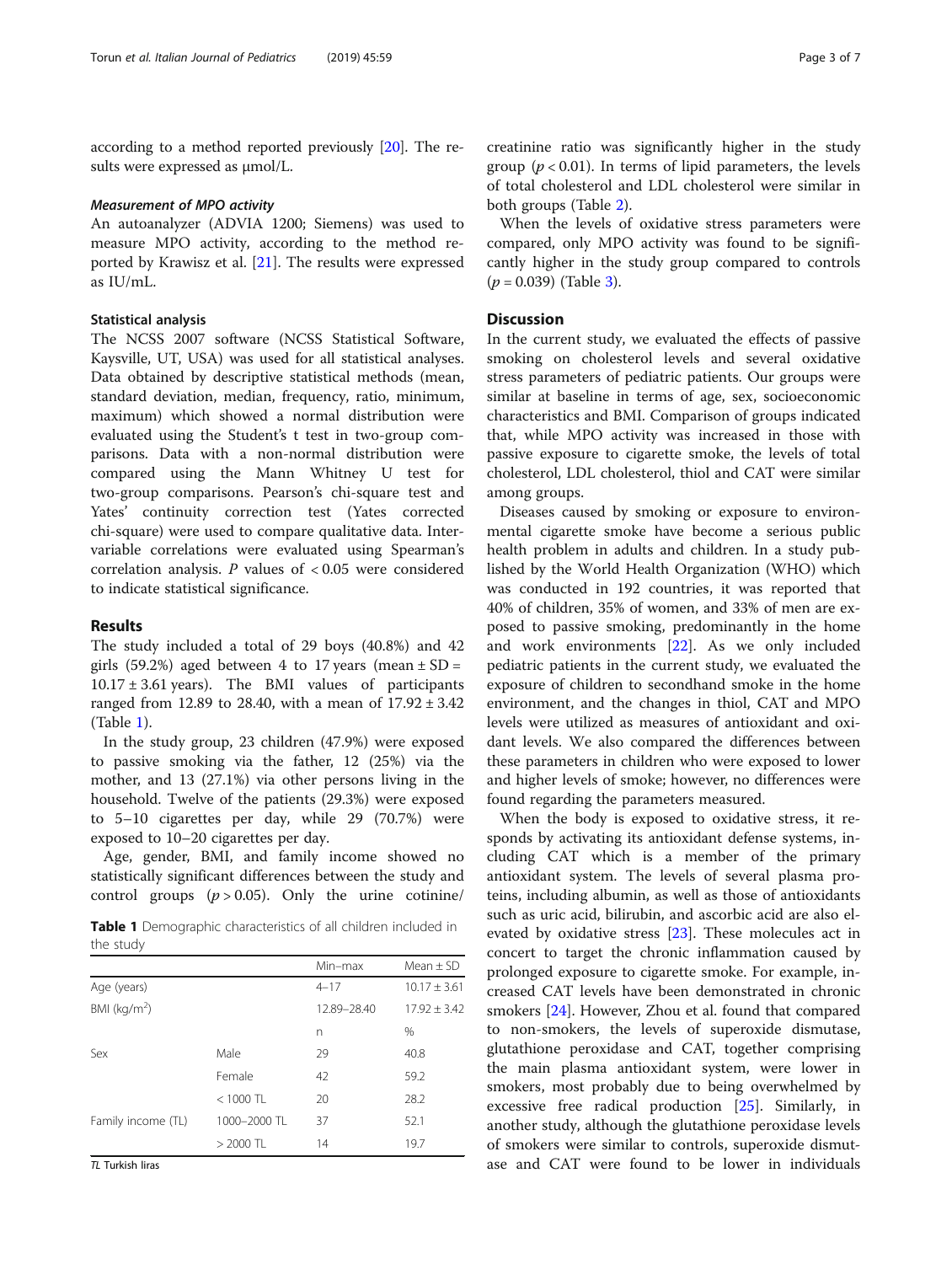<span id="page-3-0"></span>Table 2 Comparison of the study and control groups in terms of demographics and laboratory findings

|                                   |                  | Study Group<br>$(n = 41)$ | Control Group<br>$(n = 30)$ | P            |
|-----------------------------------|------------------|---------------------------|-----------------------------|--------------|
| Age (years)                       | $Mean \pm SD$    | $10,15 \pm 3,77$          | $10,20 \pm 3,45$            | $^{a}$ 0,951 |
|                                   | Min-Max (Median) | $5 - 17(10)$              | $4 - 16(10,5)$              |              |
| BMI ( $kg/m2$ )                   | $Mean \pm SD$    | $18,07 \pm 3,64$          | $17,73 \pm 3,19$            | $b_{0,694}$  |
|                                   | Min-Max (Median) | 12,89-28,4 (16,62)        | 13,13-24,28 (16,43)         |              |
| Total Cholesterol (mg/dl)         | $Mean \pm SD$    | $149,38 \pm 24,25$        | $148,50 \pm 24,9$           | $^{a}$ 0,885 |
|                                   | Min-Max (Median) | 96-206 (149,5)            | 90-207 (149)                |              |
| LDL Cholesterol (mg/dl)           | $Mean \pm SD$    | $89,32 \pm 23,91$         | $83,59 \pm 21,9$            | $a_{0,322}$  |
|                                   | Min-Max (Median) | 43-150 (85)               | 32-126 (89)                 |              |
| Cotinine/creatinine ratio (ng/mg) | $Mean \pm SD$    | $1,27 \pm 1,16$           | $0,22 \pm 0,66$             | $^{b}$ 0,001 |
|                                   | Min-Max (Median) | $0 - 5,19(0,78)$          | $0 - 2,52(0)$               |              |
|                                   |                  | n(%)                      | n(%)                        |              |
| Gender                            | Male             | 17(41,5)                  | 12(40,0)                    | $c_{1,000}$  |
|                                   | Female           | 24 (58,5)                 | 18 (60,0)                   |              |
|                                   | $< 1000$ TL      | 13(31,7)                  | 7(23,3)                     | $d_{0,726}$  |
| Income                            | 1000-2000 TL     | 20 (48,8)                 | 17(56,7)                    |              |
|                                   | $>$ 2000 TL      | 8(19,5)                   | 6(20,0)                     |              |

<sup>a</sup>Students t-test

**bMann Whitney U Test** 

<sup>c</sup>Yates Continuity Correction Test

<sup>d</sup>Pearson Chi-Square Test TL Turkish liras

exposed to cigarette smoke. The authors explained the reduction in the levels of antioxidants with extreme oxidative stress possibly causing the breakdown of antioxidants in active smokers [[26\]](#page-6-0).

Based on current knowledge, thiols are considered as the most potent plasma antioxidants in vivo due to their sheer amount measured in body fluids. Studies on the plasma levels of thiol antioxidants in adult patients exposed to active and passive smoking have reported high levels of homocysteine, and thus a risk for atherosclerosis, in both groups [\[27\]](#page-6-0). A study in which the levels of glutathione and its precursor amino acid cysteine were compared between former and active smokers, high levels of both compounds were measured in former smokers [\[28\]](#page-6-0). A reduction in the number of cigarettes smoked was found to have no effect on antioxidant system components in smokers; but when smoking was

discontinued, oxidative stress was decreased and antioxidant enzyme levels were increased. This finding shows that even low exposure to smoke has significant effects on oxidative balance.

The literature on this topic demonstrates that oxidative stress is remarkably increased among smokers [\[29](#page-6-0)–[31](#page-6-0)]. Furthermore, children exposed to even low amounts of smoke have been shown to have increased oxidative stress in a study comprised of children aged 4 to 6 years [\[32\]](#page-6-0). In the current study, thiol and CAT levels, as measures of antioxidant capacity, were similar in those with and without exposure to secondhand smoke, while MPO activity was found to be increased in children exposed to smoke in their home environment. Although various studies have suggested that both oxidant and antioxidant levels are changed among those subject to cigarette smoke [\[33](#page-6-0)–[35](#page-6-0)], there are several studies that have reported findings similar

Table 3 Comparison of thiol, CAT, and MPO levels in regard to groups

|                |                  | Study group $(n = 41)$ | Control group $(n = 30)$ | P            |
|----------------|------------------|------------------------|--------------------------|--------------|
| Thiol (umol/L) | $Mean \pm SD$    | $0.63 \pm 0.56$        | $0.51 \pm 0.19$          | $^{a}$ 0.629 |
|                | Min-Max (Median) | $0.29 - 2.88(0.40)$    | $0.28 - 1.00$ $(0.43)$   |              |
| CAT (IU/mL)    | $Mean \pm SD$    | $51.68 + 57.14$        | $40.69 + 41.63$          | $^{a}$ 0.926 |
|                | Min-Max (Median) | 4.82-189.17 (17.46)    | $6.55 - 140.28$ (20.51)  |              |
| MPO (IU/mL)    | $Mean \pm SD$    | $370.30 + 449.04$      | $165.39 + 165.89$        | $^{a}$ 0.039 |
|                | Min-Max (Median) | 50.81-2268.61 (173.98) | 23.86-587.07 (93.12)     |              |

a<br>Mann Whitney U test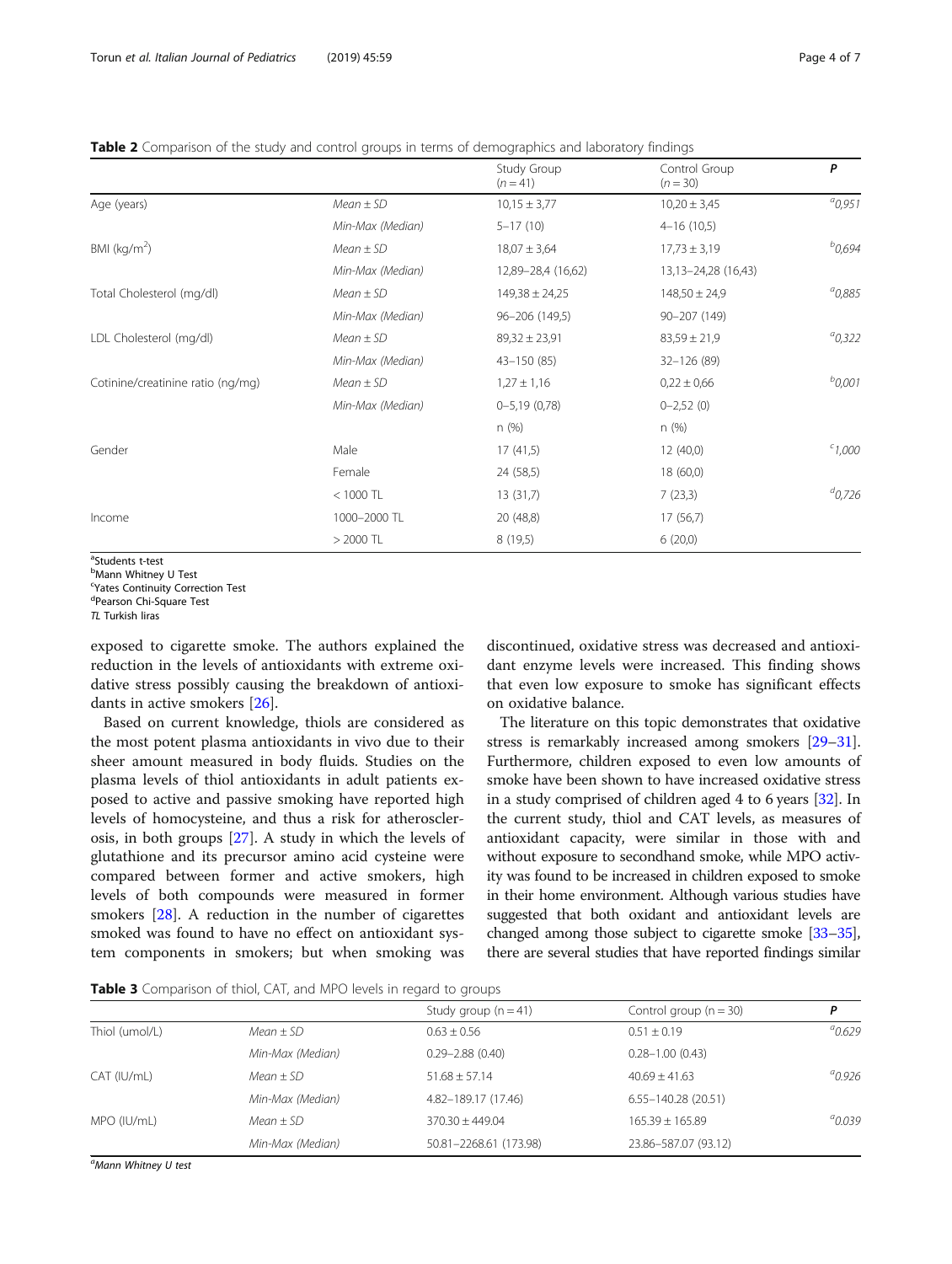to ours. Yıldırım et al. reported a lack of difference in total antioxidant capacity between children (4–6 years) exposed to 5–50 cigarettes per day and those that were not exposed [[32](#page-6-0)]. Kahraman et al. also observed a similar result in their study comprised of 80 children (40 exposed, 40 not exposed, aged 5–17 years). They found that total oxidant status and oxidative stress index were increased in children exposed to secondhand smoke; however, total antioxidant status was similar in both groups [\[36](#page-6-0)]. In the light of our results and the literature on this topic, it may be feasible to suggest that passive smoking initially effects oxidant levels, but not antioxidant levels. However, this does not necessarily mean that antioxidant capacity is unchanged in children exposed to smoke, it only shows that the balance between oxidants and antioxidants has changed in favor of oxidants. Considering that physiological oxidative balance is critical in tissue and organ function, it is safe to assume passive smokers have an underlying response to the oxidative imbalance caused by smoke, but the normal levels of antioxidants seen in these patients should be assessed with regard to the consumption needed to maintain oxidative balance. As such, a higher level or longer duration of exposure may be required in order to observe a significant reduction in antioxidant levels. While these assumptions may apply to the antioxidants in question, there are reports indicating that antioxidant vitamin levels are lowered in infants and children exposed to smoke [\[34,](#page-6-0) [37\]](#page-6-0). This reduction in the levels of micronutrients involved in antioxidant defense supports the conclusion that intrinsic antioxidant mechanisms respond to the increase in oxidative stress caused by passive smoking, while nutrient-based antioxidants (such as vitamins) may be decreased in response to increased oxidative stress.

It is well known that smoke inhalation causes lipid peroxidation through an increase in oxidative stress in either active or passive smokers [\[38](#page-6-0), [39](#page-6-0)]. Smoking is also associated with higher levels of total cholesterol, LDL cholesterol and triglycerides, and lower levels of highdensity lipoprotein (HDL) cholesterol [\[40](#page-6-0)]. In the current study, children subject to passive smoking had similar total and LDL-cholesterol levels. However, a systematic review conducted in 2011 showed that passive smoking may have significant effects on the lipid profile of children; even so, they did conclude that study designs limited evaluation in especially infants and those subject to maternal smoking [\[41\]](#page-6-0). Our findings are supported by several studies that reported similar lipid profiles in children (12–19 years old) exposed to secondhand smoke and those that were unexposed [\[42](#page-6-0)]. Furthermore, one particular study by Neufeld et al. suggested that the relationships shown between lipid profile and passive smoker status in children may be due to the absence of adjustments for confounding factors (such as diet and dyslipidemia). In their study, they found that only HDL cholesterol levels were increased in children (2–18 years old) exposed to environmental smoke, while other lipid parameters were not associated with smoking exposure  $[43]$  $[43]$ . Although we did not measure HDL cholesterol levels, the absence of a significant difference between our groups in terms of total and LDL cholesterol supports these results. However, the duration of exposure to secondhand smoke (in relation with child

age and duration of smoker presence in the household) may be an important determinant on lipid profile in the long-term. Future studies would benefit from evaluating secondhand smoke in regard to the duration and frequency of the child's exposure to the smoker(s) in the home environment.

When taken together, our results indicate that increased oxidative stress in children exposed to passive smoking may be balanced to some degree by an underlying increase in antioxidant capacity. However, the oxidant enzyme MPO was also found to be increased in the current study, which could lead to an increase in lipid peroxidation as MPO is known to be involved in lipid peroxidation, plaque formation and atherosclerosis in vessels [[44](#page-6-0)]. Increased oxidative stress has significant effects on health as it is associated with the development of countless diseases, including atherosclerosis, diabetes, cancer and cerebrovascular diseases. Additionally, significant exposure to cigarette smoke in the childhood has been shown to be associated with higher risk for mortality due to chronic obstructive pulmonary disease [[45\]](#page-6-0). Therefore, protecting children from exposure to cigarette smoke is crucial to prevent morbidity and mortality throughout their life.

There are several limitations in our study which must be discussed. Firstly, the number of participants are relatively low compared to more recent studies in this field. However, we only included new patients who had applied to our clinic, as inclusion of those who were already followed at our institution (and were informed about the dangers of passive smoking) was considered to be unethical. Secondly, there are various other parameters that are used for the evaluation of pro- and antioxidants, most of which were not measured in the current study. However, we measured thiol, CAT and MPO levels; which are considered to be among the most important parameters for determination of oxidative balance. Thirdly, exposure to secondhand smoke was defined as at least 5 cigarettes per day in the last 6 weeks; a definition which is solely based on parent reports and may not be accurate. However, there is no objective and ethical way to determine the level of exposure to secondhand smoke and to normalize distribution other than measuring the cotinine/creatinine ratio, which at least confirmed the presence of significant exposure. Lastly, although we excluded patients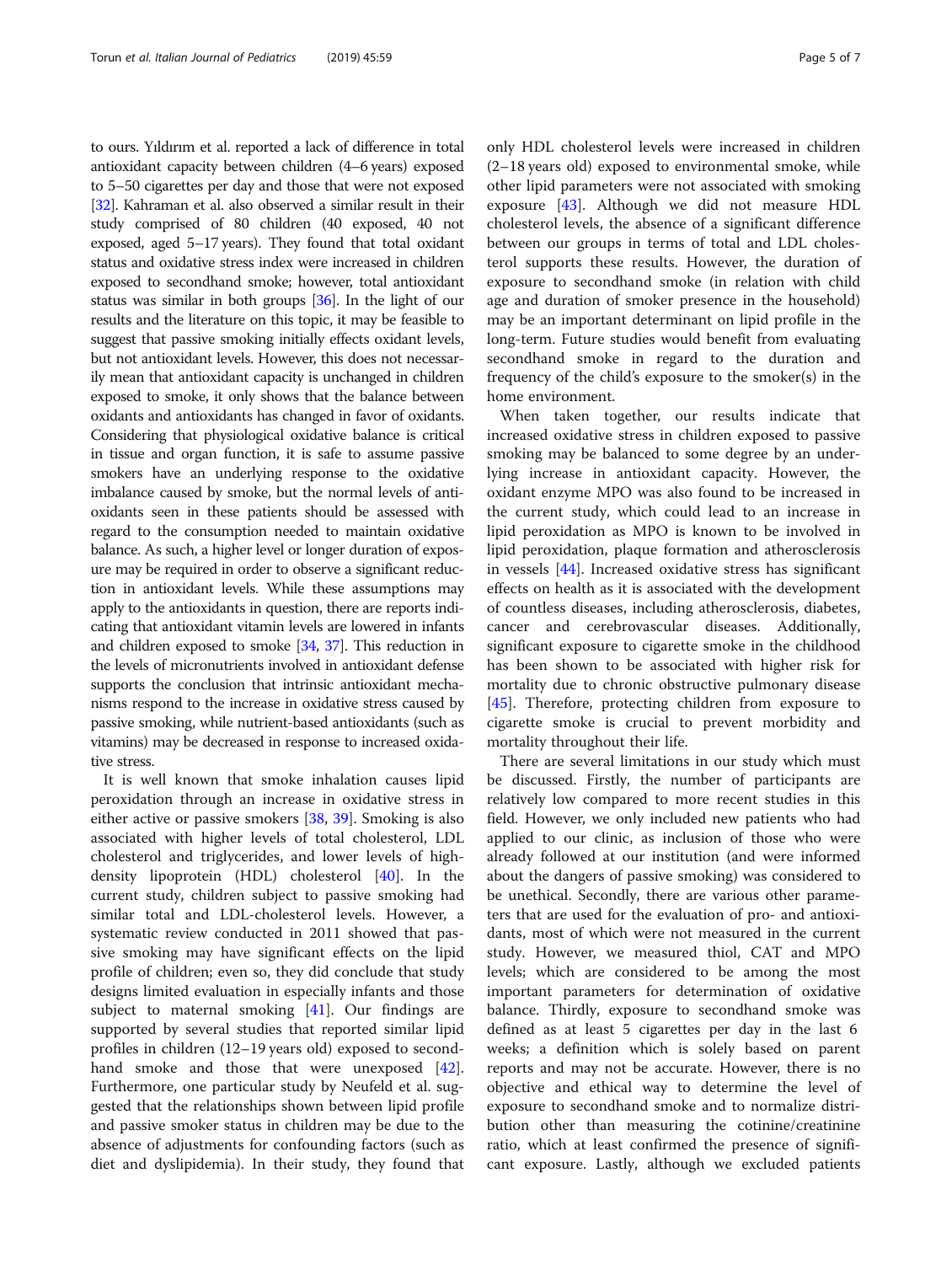<span id="page-5-0"></span>with active acute or chronic infections, the levels of MPO activity and other antioxidant levels may have been affected by other factors causing an increase in inflammation.

# Conclusion

In our study, the effects of passive smoking on the serum levels of oxidant and antioxidant enzymes in children and adolescents were evaluated based on comparison with an age-matched non-exposed group. In contrast to the many studies focused on the effects of passive smoking on the antioxidant system of adults, few such studies have been conducted in children and adolescents. The serum levels of the antioxidants thiol and CAT did not differ between the study and control groups, whereas MPO levels were higher in the former group. This shows that the oxidative balance of children exposed to passive smoking shifts towards the pro-oxidant state and suggests that oxidant levels are affected before alterations in antioxidants can be observed. Considering the previous studies in this field, it is apparent that passive exposure to cigarette smoke could cause the development of severe diseases in these children leading to increased morbidity and mortality. Our study provides further support for the implementation of precautions to prevent exposure to passive cigarette smoke in childhood.

#### Abbreviations

BMI: Body mass index; CAT: Catalase; HDL: High- density lipoprotein; LDL: Low-density lipoprotein; MPO: Myeloperoxidase; RNS: Reactive nitrogen species; ROS: Reactive oxygen species; WHO: World Health Organization

#### Acknowledgements

There are no acknowledgements.

#### Funding

There is no funding.

#### Availability of data and materials

Not applicable.

#### Authors' contributions

All authors are responsible concept, design, definition of intellectual content, literature search, data acquisition, manuscript preparation, manuscript editing and manuscript review and FUK is responsible for final approval of the version to be published. All authors read and approved the final manuscript.

# Ethics approval and consent to participate

Ethical approval was obtained from the Local Ethics Committee of the University (decision no: 42/15, date: 25.09.2013. Written informed consent was obtained from the families of all children included in the study.

#### Consent for publication

Not applicable.

#### Competing interests

We declare there is no potentially competing interest in this study.

### Publisher's Note

Springer Nature remains neutral with regard to jurisdictional claims in published maps and institutional affiliations.

Received: 30 January 2019 Accepted: 18 April 2019 Published online: 09 May 2019

#### References

- 1. Pirkle JL, Flegal KM, Bernert JT, Brody DJ, Etzel RA, Maurer KR. Exposure of the US population to environmental tobacco smoke - the third National Health and nutrition examination survey, 1988 to 1991. Jama-J Am Med Assoc. 1996;275(16):1233–40.
- 2. Bartal M. Health effects of tobacco use and exposure. Monaldi archives for chest disease = Archivio Monaldi per le malattie del torace. 2001; 56(6):545–54.
- 3. Dejmek J, Solansk YI, Podrazilova K, Sram RJ. The exposure of nonsmoking and smoking mothers to environmental tobacco smoke during different gestational phases and fetal growth. Environ Health Perspect. 2002;110(6):601–6.
- 4. De Sario M, Forastiere F, Viegi G, Simoni M, Chellini E, Piccioni P, et al. Parental smoking and respiratory disorders in childhood. Epidemiol Prev. 2005;29(2 Suppl):52–6.
- 5. Alberg A. The influence of cigarette smoking on circulating concentrations of antioxidant micronutrients. Toxicology. 2002;180(2):121–37.
- 6. Polidori MC, Mecocci P, Stahl W, Sies H. Cigarette smoking cessation increases plasma levels of several antioxidant micronutrients and improves resistance towards oxidative challenge. Brit J Nutr. 2003;90(1):147–50.
- 7. Flora SJS. Role of free radicals and antioxidants in health and disease. Cell Mol Biol. 2007;53(1):1–2.
- 8. Kodydkova J, Vavrova L, Kocik M, Zak A. Human catalase, its polymorphisms, regulation and changes of its activity in different diseases. Folia Biol. 2014; 60(4):153–67.
- 9. Toyokuni S, Okamoto K, Yodoi J, Hiai H. Persistent oxidative stress in cancer. FEBS Lett. 1995;358(1):1–3.
- 10. Chistiakov DA, Savost'anov KV, Turakulov RI, Titovich EV, Zilberman LI, Kuraeva TL, et al. A new type 1 diabetes susceptibility locus containing the catalase gene (chromosome 11p13) in a Russian population. Diabetes Metab Res Rev. 2004;20(3):219–24.
- 11. Baba SP, Bhatnagar A. Role of thiols in oxidative stress. Current Opinion in Toxicology. 2018;7:133–9.
- 12. Anatoliotakis N, Deftereos S, Bouras G, Giannopoulos G, Tsounis D, Angelidis C, et al. Myeloperoxidase: expressing inflammation and oxidative stress in cardiovascular disease. Curr Top Med Chem. 2013;13(2):115–38.
- 13. Venkatesan A, Hemalatha A, Bobby Z, Selvaraj N, Sathiyapriya V. Effect of smoking on lipid profile and lipid peroxidation in normal subjects. Indian J Physiol Pharmacol. 2006;50(3):273–8.
- 14. Kamceva G, Arsova-Sarafinovska Z, Ruskovska T, Zdravkovska M, Kamceva-Panova L, Stikova E. Cigarette smoking and oxidative stress in patients with coronary artery disease. Open Access Maced J Med Sci. 2016;4(4):636–40.
- 15. Talukder MA, Johnson WM, Varadharaj S, Lian J, Kearns PN, El-Mahdy MA, et al. Chronic cigarette smoking causes hypertension, increased oxidative stress, impaired NO bioavailability, endothelial dysfunction, and cardiac remodeling in mice. Am J Physiol Heart Circ Physiol. 2011;300(1):H388–96.
- 16. Aspera-Werz RH, Ehnert S, Heid D, Zhu S, Chen T, Braun B, et al. Nicotine and cotinine inhibit catalase and glutathione reductase activity contributing to the impaired osteogenesis of SCP-1 cells exposed to cigarette smoke. Oxidative Med Cell Longev. 2018;2018:3172480.
- 17. Solak I, Cetinkaya CD, Gederet YT, Kozanhan B, Erel O, Eryilmaz MA. Effects of smoking on thiol/disulfide homeostasis. Eur Rev Med Pharmacol Sci. 2018;22(8):2477–82.
- 18. Andelid K, Bake B, Rak S, Linden A, Rosengren A, Ekberg-Jansson A. Myeloperoxidase as a marker of increasing systemic inflammation in smokers without severe airway symptoms. Respir Med. 2007;101(5):888–95.
- 19. Hu ML, Louie S, Cross CE, Motchnik P, Halliwell B. Antioxidant protection against hypochlorous acid in human plasma. J Lab Clin Med. 1993;121(2):257–62.
- 20. Ellman GL. Tissue sulfhydryl groups. Arch Biochem Biophys. 1959;82(1):70–7.
- 21. Krawisz JE, Sharon P, Stenson WF. Quantitative assay for acute intestinal inflammation based on myeloperoxidase activity. Assessment of inflammation in rat and hamster models. Gastroenterology. 1984;87(6): 1344–50.
- 22. Oberg M, Jaakkola MS, Woodward A, Peruga A, Pruss-Ustun A. Worldwide burden of disease from exposure to second-hand smoke: a retrospective analysis of data from 192 countries. Lancet. 2011;377(9760):139–46.